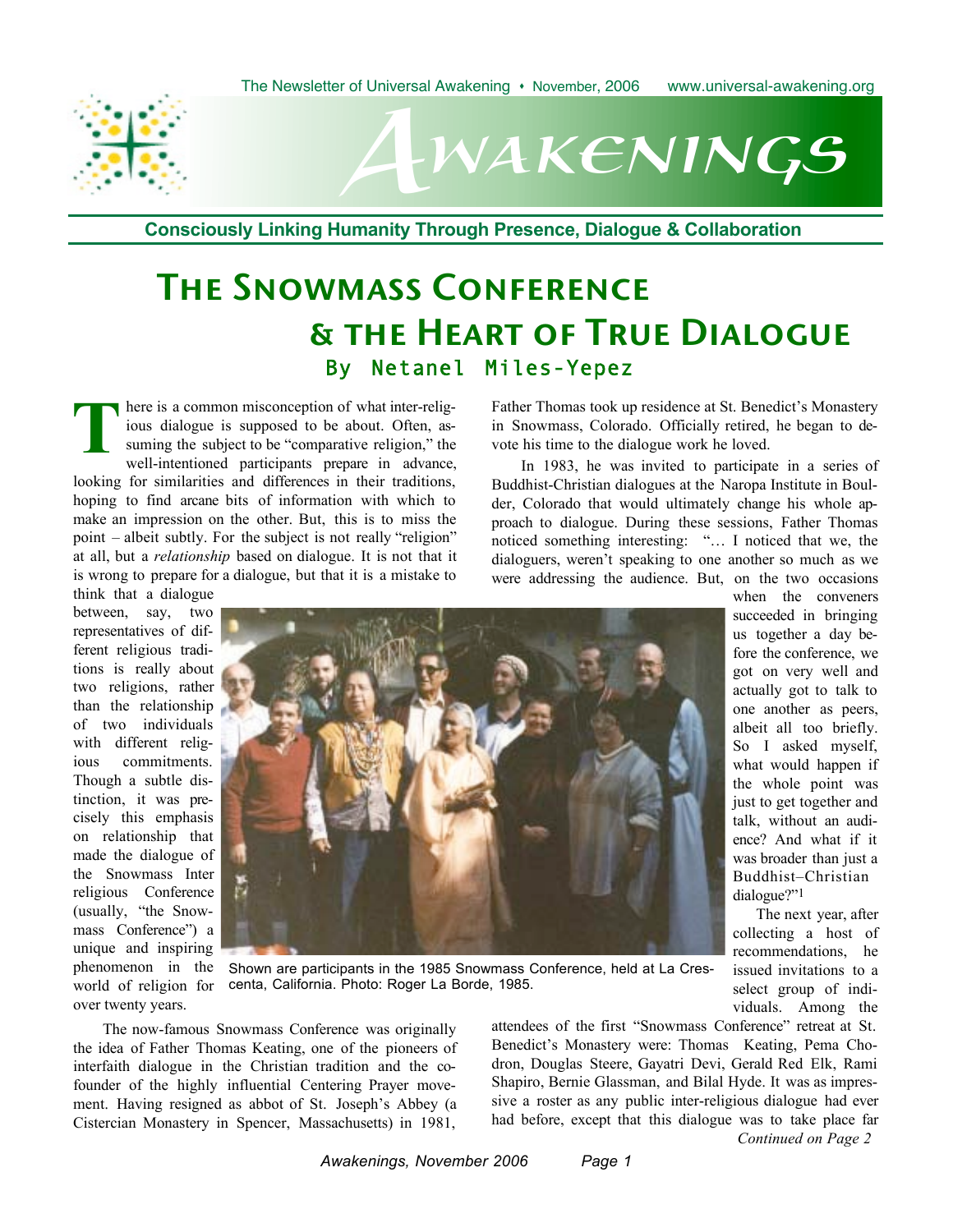#### *Snowmass, continued from Page 1*

from any cameras or eager spectators in an isolated little monastery in the Rocky Mountains.

Naturally, on the first day the group talked about the unique nature of this meeting. Everyone understood the significance of meeting in private, but many were still unsure of how to go about the dialogue in this atmosphere. What were they to talk about? And at what level of exchange were they expected to speak?

Father Thomas knew that if this was going to be successful, it would have to be based on intimacy. But this was a group of strangers. It was obvious that they needed to tell their stories to one another first; comparative religion would have to wait. "This was the reason we were disinclined to have any observers at the Snowmass Conference," Father Thomas told me, "because what was developing was a kind of friendship that enabled us to feel comfortable and safe enough to share, to disclose to each other, what our own spiritual journey was like … You usually won't tell your secrets to somebody unless you're friends or until you know that person. So the idea of getting acquainted and being at ease in private was a primary goal."2

But, even if the space was safe enough in terms of privacy, there was still one question in the back of their minds: should the conversations be recorded? It was clear that this was an historic meeting and some wondered if they had an obligation to record the sessions.

When the question was raised, "Do we want to tape some of this?" Grandfather Gerald Red Elk said, "No, that would not be good, because then we would be hesitant about people back home hearing what we say. This is intimate stuff, and I think we should not share it outside the group. If the wisdom needs to be heard, it will be heard." That won the favor of everyone, and we've never taped a conference…3

Thus began one of the oldest and longest-running interreligious dialogues in the world, and certainly one of the most unique. Over the years, word leaked out about this unusual cabal, and with it came many invitations to hold their dialogue in a public setting. On the occasions that they acquiesced (mostly in the early years), it was an unmitigated disappointment for all of them. The public loved it, but the members felt that something was missing. So they declined any further invitations and went back to what they loved best, an intimate dialogue among friends.

This they continued for 20 years, weathering changes in membership, sickness, deaths, and the increasing fame of some of their members. In 2004, acknowledging their 20th anniversary, they began to wonder if perhaps they had served their purpose and considered calling a close to the Snowmass Conference. But talk of "the end" seemed to give a new energy to the dialogue that year, and they took up an old question: should we not share something of what we have learned? For, by now there was an accumulated wisdom in the group. It was not that their answers were new, but that there were subtleties to them, real-world wisdom born of experience in the trenches of inter-religious dialogue. It is always the simple things that are the hardest to understand and do.

In the end, they decided that they would publish a few memories and a series of aphorisms on what had made their dialogue work over the years in a commemorative pamphlet. Since I was acquainted with four of the ten members, it was suggested that I help them to shape just such a document. I agreed without much deliberation. But, when I looked at their collection of "Points of Uniqueness," I immediately thought that their idea of a pamphlet was too humble; there was something here to be shared with a much wider audience in a small book.

So I interviewed all of the members to learn not *what* they had talked about, but *how* they had talked about it. What made it work? What were the bumps in the road? And how did they deal with them? As much as people may have wanted to hear the details of what was undoubtedly a wonderful discussion of religion (me included), this was not what people needed to hear (nor was it in the spirit of the group's original intention).

Thus, our book, *The Common Heart: An Experience of Inter religious Dialogue* (Lantern Books, 2006) is primarily a book *about* dialogue. I have reconstructed some of the notes from the first conference in it and give the Snowmass Conference "Points of Agreement," thoughts on "Spiritual Authority and Ethics," and "Points of Uniqueness." But, as wonderful as these pieces are, they are merely the byproduct of a profound relationship. The Snowmass Conference members learned to appreciate one another as individuals, and how different religions inform and enrich the experience of an individual, and this is what we can learn from them as we continue to explore the same territory.

Notes:

1. 1. Miles-Yepez, Netanel (Editor). *The Common Heart: An Experience of Inter religious Dialogue*. New York: Lantern Books, 2006: p.3 2. Ibid., p.34

موثى

3. 3. Ibid., p.16

Netanel Miles-Yepez was born in Battle Creek, Michigan in 1972. He studied History of Religions and Comparative Religion at Michigan State University. He is cofounder of the Desert Fellowship of the Message (with Rabbi Zalman Schachter-Shalomi) and a *murshid* ("guide") of the Sufi-Hasidic, Maimuni al-Badieh Order. He is the editor of *Wrapped in a Holy Flame: Teachings and Tales of the Hasidic Masters* (Jossey-Bass, 2003) and *The Common Heart: An Experience of Inter religious Dialogue* (Lantern Books, 2006).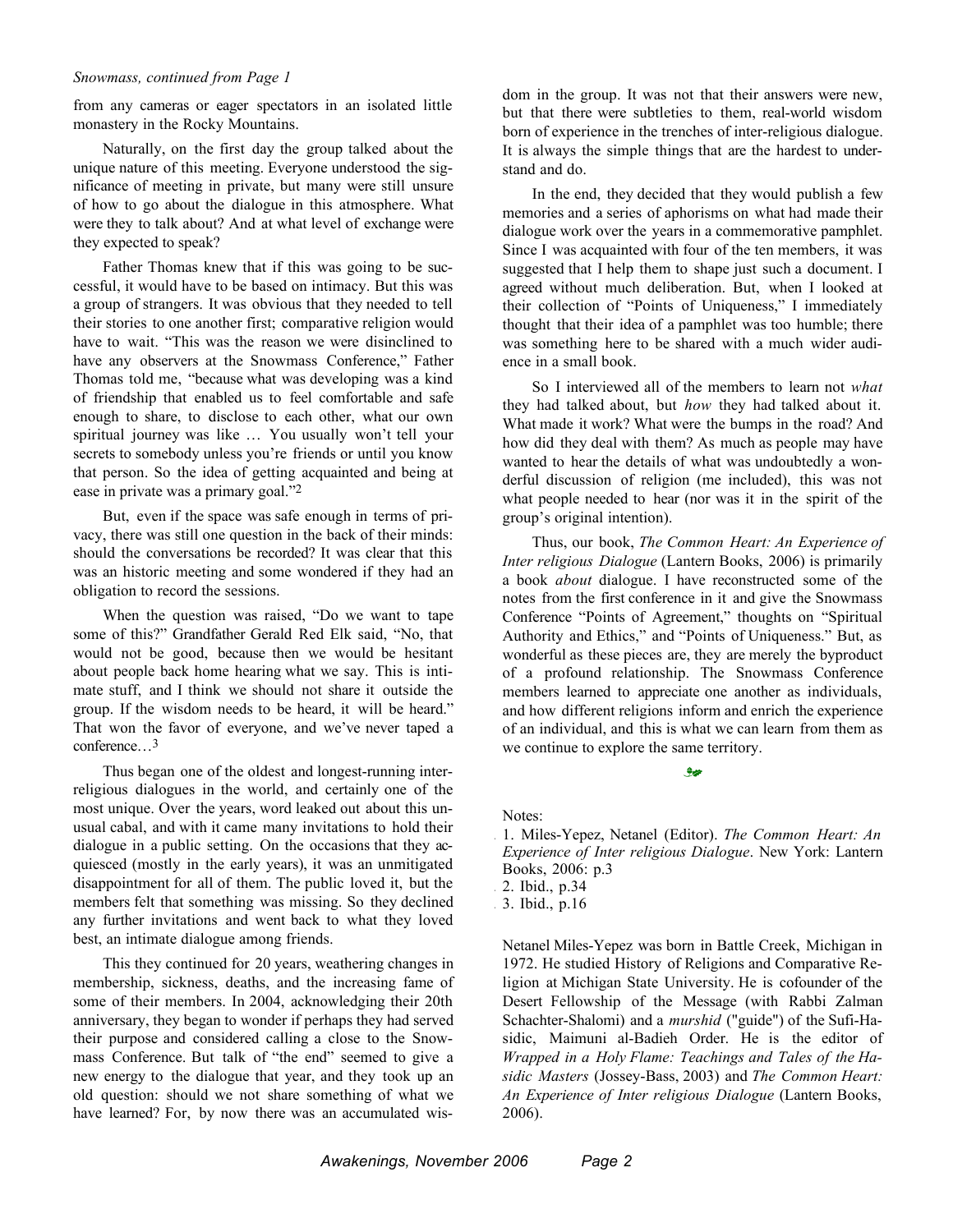## **From the Editors**

Welcome to another issue of *Awakenings!* If you're previewing it on your computer at this time, take a quick scan through the pages and you'll be impressed by the depth and quality of the articles. If you have sent it straight to the printer, we recommend that you find a comfortable chair, warm up your favorite brew, call the cat or dog, and take your sweet time to savor the contents.

A triple-header awaits you, in terms of the themes carried out in this issue. "Awakening Through Networking and Dialogue" is explored through two unique approaches to dialogue, as described first in the lead article by Netanel Miles-Yepez (p.1) and also in *Awakening Cafe Magic* (p.8). Thea Levkowitz (p.9) illuminates "Awakening and Social Transformation" through her article on spiritual activism, and Margo Richardson (p.8) and Alia Whitney Johnson (p.5) approach the subject of "Awakening Youth" with descriptions of their work with young women. The qualities of creativity, inspiration and persistence —among others!—are quite evident in the writers of these articles. Their respective projects have "legs", not because of the concepts themselves—others may have had similar ideas—but because they chose to embody their ideas and ideals in down-to-earth action. Awakening needs boots on the ground if it is to become part of the fiber of this planet, and we're not just talking about shoes!

Himayat's conceptual guidance, to our way of thinking, helps us to navigate the pathways of our own awakenings. In this issue (p.4) he offers a compass and a map which support personal awakening in a way that brings us "more life". Also highlighted are three new members to the Board of Advisors. Their contributions in the general realm of awakening have been substantial, and we look forward to the support and wisdom they bring to further the goals of Universal Awakening.

What is waking up in you? What is waiting to be realized through your unique presence on the earth plane? What is happening around you that brings more vibrancy to your awakening spirit? We would love to hear from you, so please write and share some of what is going on. There are three of us who put this together: Peggy Baldwin in North Carolina (office@universal-awakening.org), and Mary & David Dohrmann in Oregon (starlight@peak.org). Write to any or all of us, and keep the dialogue going.

# *Awakenings*

A Bimonthly Publication of Universal Awakening

P.O. Box 17578 Asheville, NC 28816 828.683.1219 office@universal-awakening.org

**Visit UA on the Web:** http://www.universal-awakening.org

**Founding President of UA** Himayat Inayati, Th.D.

**Editorial Staff** Peggy Baldwin office@universal-awakening.org

Mary & David Dohrmann home@twinoakscenter.com

Contact the UA office for information regarding reprinting and dissemination of *Awakenings* material. All content in this issue is © Universal Awakening, 2006.

## Sharing Awakenings

A good way to introduce Universal Awakening to friends or newcomers to your group is to hand them a copy of *AWAKENING*S. The articles and information included in each issue are wonderful starting points for group discussion, personal sharing, or helping a UA group define its purpose and agenda.

**Duplication:** This 12-page issue can be copied for \$.50-.75, black-and-white, on standard paper at most copy shops, directly from your PDF file. For a more professional look, FedEx Kinkos will print it double-sided on 11x17 heavier-weight paper for around a \$1.00 per issue. Or, just print out a few on your own printer in living color!

We would be interested in hearing about your experiences in sharing *AWAKENINGS* with others, or creative ideas that you come up with for its use. Write to us at: office@universalawakening.org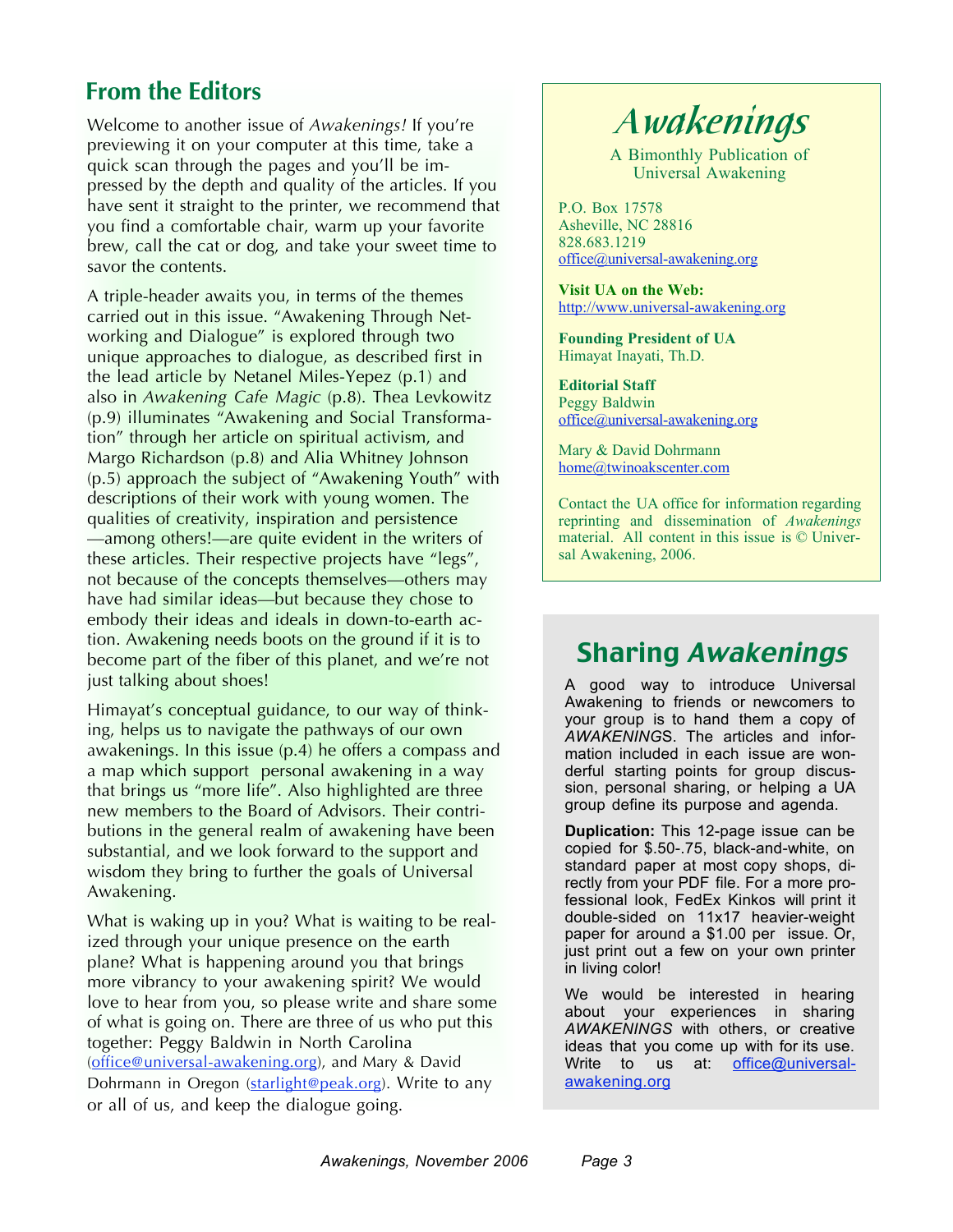# Universal Awakening! Universal Awakening!

### **By Himayat Inayati, M.S., Th.D**.

I was asleep in the mineral kingdom. I awoke in the vegetable kingdom. I moved in the animal kingdom. I became aware of myself in the human kingdom. When have I ever become less through dying? - Jelaluddin Rumi

The rendering above of the great Sufi poet Rumi's thought underscores that the totality of life has been and is in an awakening process. Of course the question might be: "Who or what is awakening through or as life?" Another question might be: "How does this awakening manifest?" Lastly we might wonder: "What can we do to collaborate with or support this process?" Whatever our questions, Rumi makes it clear that universal awakening is a central aspect of life, and not an organization of societies or individuals. So, let us be clear about what is primary and what is secondary to our effort.

If you asked a Sufi who or what Rumi is orienting us to in his immortal poetry, the answer would be easy, subtle, and undoubtedly misunderstood by many. The answer would be God, or the Beloved, or Reality. Volumes could be printed describing each of these three words/concepts! And after reading and meditating on these volumes each of us could only come up with his/her own understanding or realization— as it should be. I say "as it should be" because it is inherent to the evolutionary/ creative process of life that each element of life has been given the greatness and the privilege of offering its own contribution to this awakening process. I say "each element of life" because Rumi noted that all of life is involved in this awakening, not just humans.

But, we are humans, and as such it is important not only to understand and participate in the rest of life's *gloria*, but also to know and as fully as possible support universal awakening through identifying and supporting our personal awakening. To support us in this endeavor, I offer you the compass of "greater life" and the map of six fields of human existence: the physical, the emotional, the moral, the mental, the spiritual, and consciousness itself. Although these tools are not the territory of our personal pilgrimage toward the fulfillment of awakening, they do offer us a means of consciously applying our effort to the nurturance of this process. The compass orients us toward what is greater life. Greater can mean many things— more subtlety, more volume, more depth, more vertical or horizontal expansion, more integration, etc.; but whatever it means, the end results will be an activation and a realization of more life.

The map of six fields of human existence admittedly is an artifice. By that I mean, life is not truly six transparent overlays which, when we shoot a light through it, we get a hologram called us. Still, it can be useful to have a direction upon which to orient the light of our knowing self. The feedback can be quite illuminating, and ultimately it will nurture within us a greater accommodation for life, a deeper knowing of self, and a more complete appreciation of our part as well as the part of others in the process we are calling universal awakening.

> *Himayat Inayati is the head of Universal Awakening and can be reached at: himayat@mindspring.com*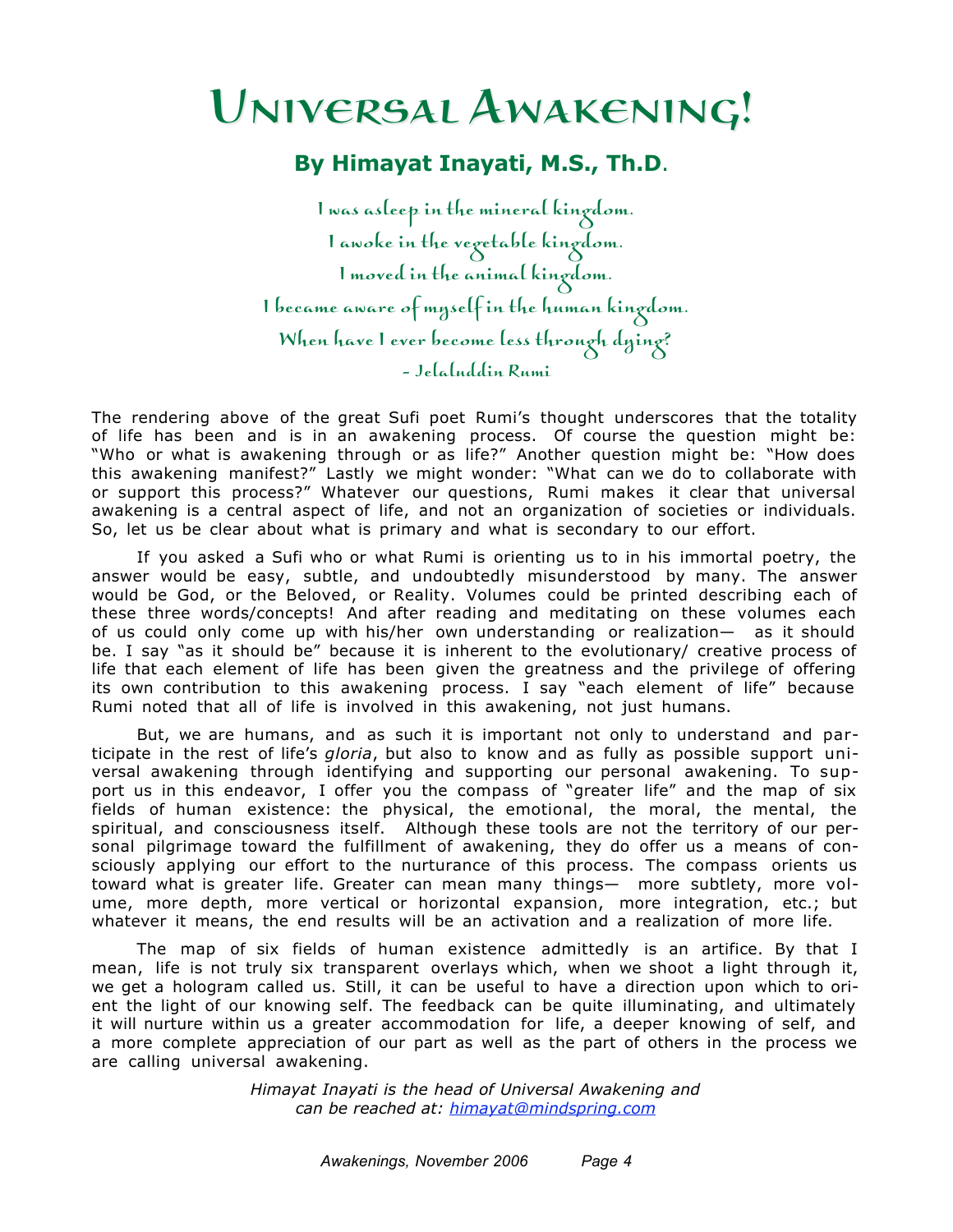# Emerge: A Tool For Transformation **Building Hope and Joy Through Beadwork**

### **By Alia Whitney Johnson**

*One of the purposes of Universal Awakening is to serve as an incubator for spirit-oriented service projects. Emerge and UA are new partners in service.*

hanks to the tremendous support of my community, I have had the privilege of traveling twice to Sri Lanka in the past year to work with some of the most inspirational, persevering and loving souls I have ever encountered. During both visits, I conducted beading workshops with girls age 10-18 who had been sexually abused and were young mothers as a result of rape or incest. But, rather than have you imagine these girls as victims, I want you to consider the tremendous strength it takes to stand up in a court room of individuals who condemn those who are pregnant and not married, and to tell your story, your truth. I want you to consider the strength it takes to give birth to your first baby at age 12 and to love and care for this baby despite the fact that you yourself haven't reached your teenage years. And, I want you to imagine the beauty of 22 girls *T*

living and working together to support each other as best they can. This is Ma-Sevana, the home I worked in, and these are the intensely strong girls I was so privileged to work with.

Through my two trips to Sri Lanka and much work in the US, I have developed a program called *Emerge* that supports these child mothers in creating and selling jewelry as a means of financial empowerment and personal transformation. The project aspires to develop confidence, creativ-

ity, self-respect, and autonomy in all girls involved in its program by opening what is often their first savings account and supporting an extremely therapeutic activity as part of the home's regular curriculum. The work is sold in a store in Sri Lanka and will be imported and sold in the United States. All profits are deposited in the girls' bank accounts for withdrawal at the age of 18, reinvested in the program itself to pay for shipping and provide supplies, or donated towards services to run Ma-Sevana, the home in which the girls live.

*Emerge* is about empowerment. The program conducts workshops that enable the girls to explore and express themselves through creativity and encourages them to feel comfortable in making their own decisions. *Emerge* encourages each of the girls to believe in her own sense of beauty and self-worth, to take pride in her own ideas, and to feel comfortable with the process of sharing herself. Each piece of jewelry that the girls create is unique. *Emerge* works to cultivate in each artist a sense of pride and ownership for her jewelry pieces, by photographing and making portfolios of these images, and then encouraging the girls to share them with their peers in the home and with the outside world. The workshops also offer a reversal of the role the girls are used to playing with their teachers: they become leaders, teachers and mentors for each other—the backbone of the program itself. They train and advise each other, build community spirit through looking out for one another's children, and learn how to articulate their own ideas and suggestions. *Emerge* has helped to develop positive relationships and

> community interaction within the home and, more importantly, has enabled each girl to develop a positive relationship with herself.

> In addition to personal transformation, *Emerge* is about economic opportunity. The girls live in Ma-Sevana as a safe haven while their court trials are going on, often living there for six or even eight years. But, they are separated from all they once knew, including their education. Girls receive nontraditional education at Ma-Sevana, but most of them do not obtain

the skills needed to pass the tests that would qualify them for additional education or the workforce. Self-employment or *no* employment are their only options. As it stands now, the girls leave the home without any money, dependent on others' support to provide them with their basic needs. For this reason, Emerge works to give the girls tools that will help them overcome this challenge. Emerge will provide them with seed money to help them develop the life they hope to develop, whether that be by supporting them in keeping their baby, building their first house, starting their own business, or taking classes to build new skills. In addition to providing them with money ready for withdrawal at the age of 18, *Emerge* is working to bring workshops to Ma-Sevana on managing money, obtaining micro credit, and

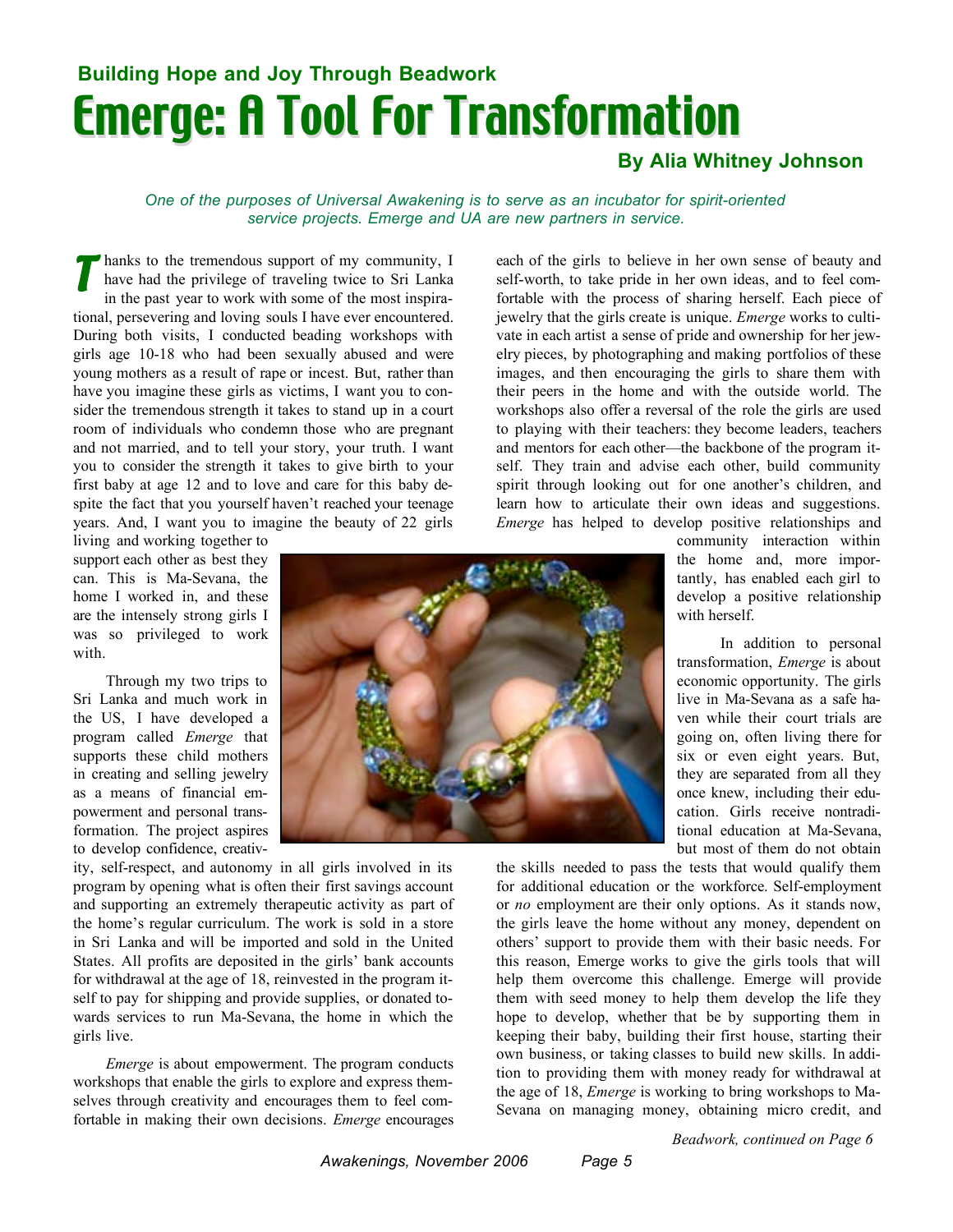#### *Beadwork, continued from Page 5*

starting and running a small business in Sri Lanka.

On a personal level, *Emerge* has revealed to me the power of art as a mechanism for self-expression, as a tool for transformation, and a facilitator of empowerment. I now see art as a powerful tool that transcends social structure because it can be experienced and produced in some form by everyone. It knows no gender, no race, no religion, no country. It is experienced and created by all, illiterate and literate, rich and poor. It is a demonstration of our inevitable search for beauty, for freedom, for expression. People always ask me about the language barrier during my workshops. And, I have to say that during my time with these girls, art became a universal form of communication that surpassed both oral and written language in its ability to connect us.

Currently, *Emerge* is working on expanding its interactions with Ma-Sevana by partnering with a local women's professional business association. We are hoping to create a mentorship program in which these women nurture a sense of financial empowerment within the girls in an informal and fun setting, helping them to understand the implications of their money and developing a supportive relationship that



will empower the girls once they leave the home. We hope that these will be relationships that will help ease their transition from Ma-Sevana back to their home communities and also a valuable resource for those girls who choose to start their own business after leaving Ma-Sevana.

We also hope to facilitate field trips to connect the girls to the outside world, decreasing their sense of isolation; and we hope to bring part of the outside world to them through "Market Days" at Ma-Sevana, where the girls will exhibit their work for large donors. This mini-market will enable the girls to share their work, practice their communication skills, and learn about product-showcasing.

The past year has overflowed with unique and wonder-

ful opportunities, including a grant from the World Bank's Youth Innovation Fund to continue the project's development. I am constantly impressed by how the project has unfolded, gaining tremendous support from my surrounding community. Most recently, I am excited to say that *Emerge* became a program under Universal Awakening. I hope this connection will serve to broaden the Emerge community, evoking a dialogue that will support its development ever more fully. The goals of *Emerge* and UA are complementary, and it is tremendously exciting to be part of an organization that can support *Emerge* in its development while serving so many other communities in different ways at the same time.

As we move towards the end of the an amazing year, we are looking to gather more beads to send to Ma-Sevana and are hoping to have each girl sponsored by the end of the year. The sponsorship program provides each girl with personal supplies, therefore enabling an appreciation and ownership of the materials. Sponsorship provides extra support to the girl that simply can't be provided by the home. That is, it demonstrates individual support that is distinctive to each girl and reminds her that she is unique, special, and talented and that someone believes in her as an individual.

If you have any suggestions or questions about *Emerge* or would like to make a contribution or learn more about *Emerge's* sponsorship program, please do not hesitate to contact me. Together, we can build a beautiful future for these girls and many others.

*Alia Whitney-Johnson is a student at MIT and can be reached at aliawj@gmail.com*

<u>e</u>

*If you walk on the path that is open in front of you … without patiently waiting for the rest of creation — that is, if you achieve alone something very close to the Truth as compared to the present state of the world, what will happen? You perturb the whole; not only the harmony but the equilibrium of the whole will be upset, because a certain part of the creation will not be able to follow. and instead of a full realization of the Divine, you will have a tiny, local, infinitesimal realization, and nothing of the goal will be achieved … Alone, you can attain your own perfection; you can become, infinite and perfect in your consciousness. Inner realization has no limits. But outer realization, on the contrary, is necessarily limited, and a minimum number of physical representatives is required for a general action to take place.*

*Satprem, quoting The Mother, in* Sri Aurobindo, or the Adventure of Consciousness.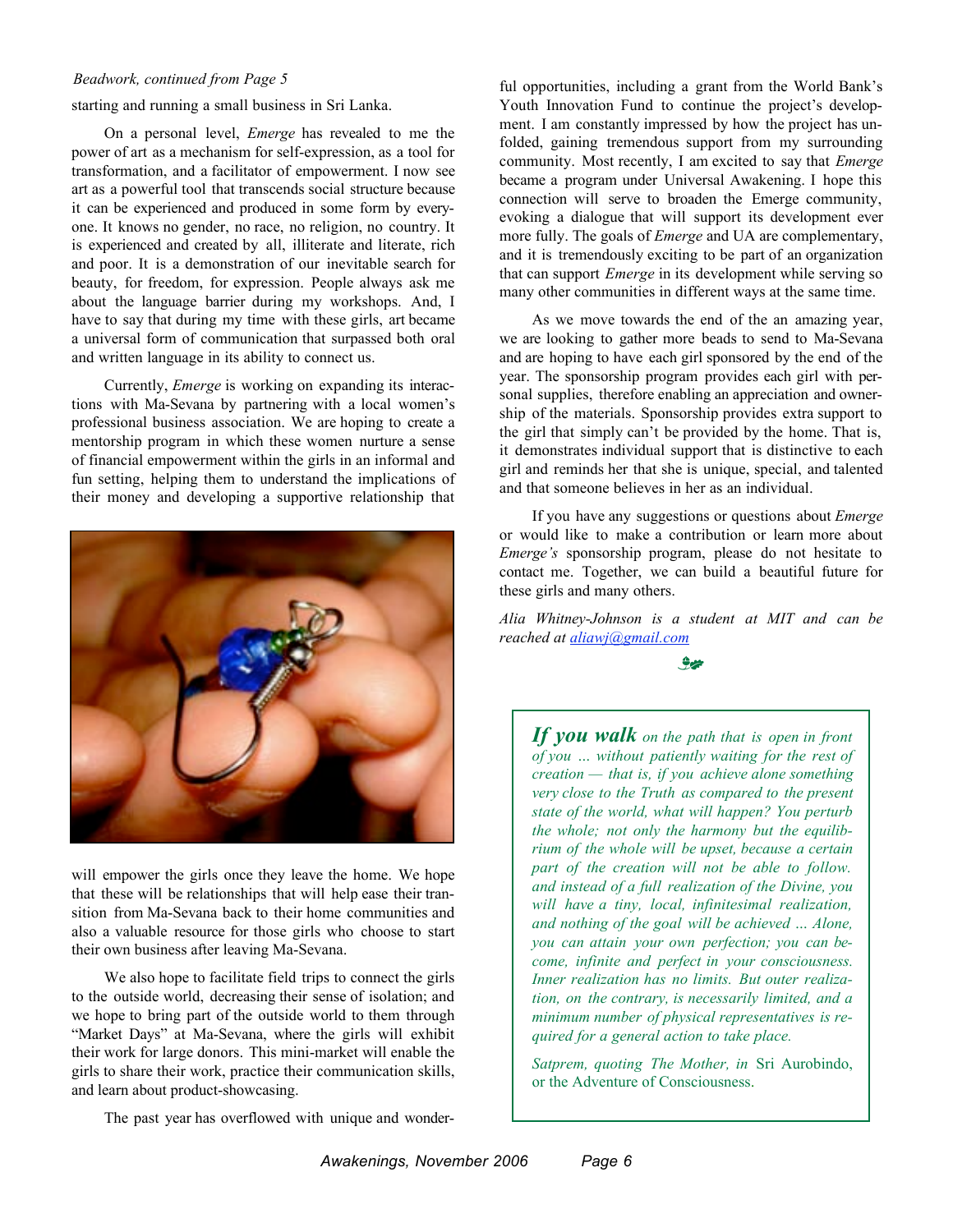Art Awakens Youth to Their Beautiful Nature By Margot Richardson Visual Herl Theater! *Music!*  $D_{a_{n_{c}}}$ 

**Question:** How many total art credits students need to graduate from high school?

*Answer:* One. And that credit can also be fulfilled by taking a computer class, thereby bypassing the fine arts entirely.

Fortunately, many young people discover that engaging in the arts—painting, sculpting, dance, drama, music, and literary expression—can bring vibrancy, joy, and a genuine sense of belonging into their sometimes volatile and complicated lives. Art can illuminate their authentic experience, and offer ways to communicate, transform, and awaken to more life.

Now I'll share a sometimes-sad tale with you—the story of my own high school experience. Somehow, I found myself in eleventh grade feeling stranded socially, with few friends and no strong attachments to my academic subjects or my talents. Fortunately, I wandered into the art room, a safe haven of acceptance, colorful expression, and quiet joy. This is where I began to reengage my authentic inner life, to reawaken the happiness and freedom I had experienced as a child. Art became my best friend, my lifeline. I tentatively began to refer to myself as an artist. And I met new kinds of friends in that art room, where we entered into long conversations about things I hadn't yet found a place for—questions about culture and what is possible in life.

Three of us decided to travel to Europe the summer after we graduated, to explore the wonders of Paris and Amsterdam, the great museums, architecture, and bohemian cafes. As it turned out, I ended up traveling alone, making friends as I took a crash course in self-care and independent travel. Amidst mishaps and homesick calls to my worried parents, I had the soul-awakening experience of coming face to face with paintings so lovely, powerful, and mesmerizing that I knew I had been transformed for good.

Feeling stranded in adolescence, and then rescued by my connection to the arts, I felt a strong impetus to find a way to nourish the healthy spirits of girls as they crossed the threshold into their teen years. Last summer, I started a week-long program called **ILLUMINA! Girls Arts And Adventure Camp**. Seeking to combine my spiritual training in the Raphaelite work and my many years of teaching art to children, I sent out invitations to everyone I could think of, hoping for ten girls. Sure enough, ten girls showed up that first morning, all a little nervous. On the first day we worked with clay, for grounding. Some of the students kept to the cliques they had established before arriving at camp, leaving several girls on the outside. I hoped the spirit of creativity and trust I was establishing would allow them to open up and become an inclusive, cohesive group before the week was out.

Tuesday, they returned still clinging to their comfort

zones and cliques. That afternoon we took our first field trip, to dance in a beautiful chapel with my friend Christine Havens. This form of dance, called "The 5 Rhythms", allows for free, creative movement, as well as connection to each other. The girls were still holding out, moving tentatively and seeking each other's approval. I kept holding my intention, focusing on my breath and my heart, and nursing an awful headache, when that song started playing—the one that always causes the tears stored in my heart to spill over the retaining walls. I stood there sobbing, discharging all the grief of my mother's passing from the winter past, while the girls looked on.

Christine and I debriefed the group afterwards, and I made sure to tell them that my tears had nothing to do with them, but were simply a letting go of stored emotions. I wondered what they would make of my outburst.

As usual, the thing which often transforms a group is unpredictable, heartfelt and messy. Wednesday morning, the girls arrived, formed a circle for our daily wisdom counsel, and—*voila!*—they had become one group, ready to take on any adventure. For the rest of that sunny week, we painted, belly-danced, rock-climbed, and played together. By the time we were gathering up our towels from the beach Friday afternoon, I knew they had consciously awakened to each other, and I had had the honor of serving as a catalyst for them.

It is not the arts alone which greased the wheels of their bonding and growth. It was the magic of artistic freedom of expression, combined with affection for their authentic selves, admiration for their courage, and an atmosphere of trust, provided by myself and a wonderful circle of adults committed to seeing them thrive.

*Margo Richardson*—*Artist, Educator, and Raphaelite Work Practitioner*—*can be reached at pearlwillson9@yahoo.com*  $rac{1}{\sqrt{2}}$ 

### Upcoming Podcast

The current podcast is a conversation with Roger Nelson, in which he speaks about the Global Consciousness Project (GCP) at Princeton University. Roger, who is a member of the UA Board of directors, was featured in the previous issue of Awakenings. Clicking on the link below takes you to the Audio Podcast page, which has a link for downloading this podcast.

http://www.universal-

awakening.org/index.php?page=articles&display=704&fro m=0&category=01--Audio\_Podcasts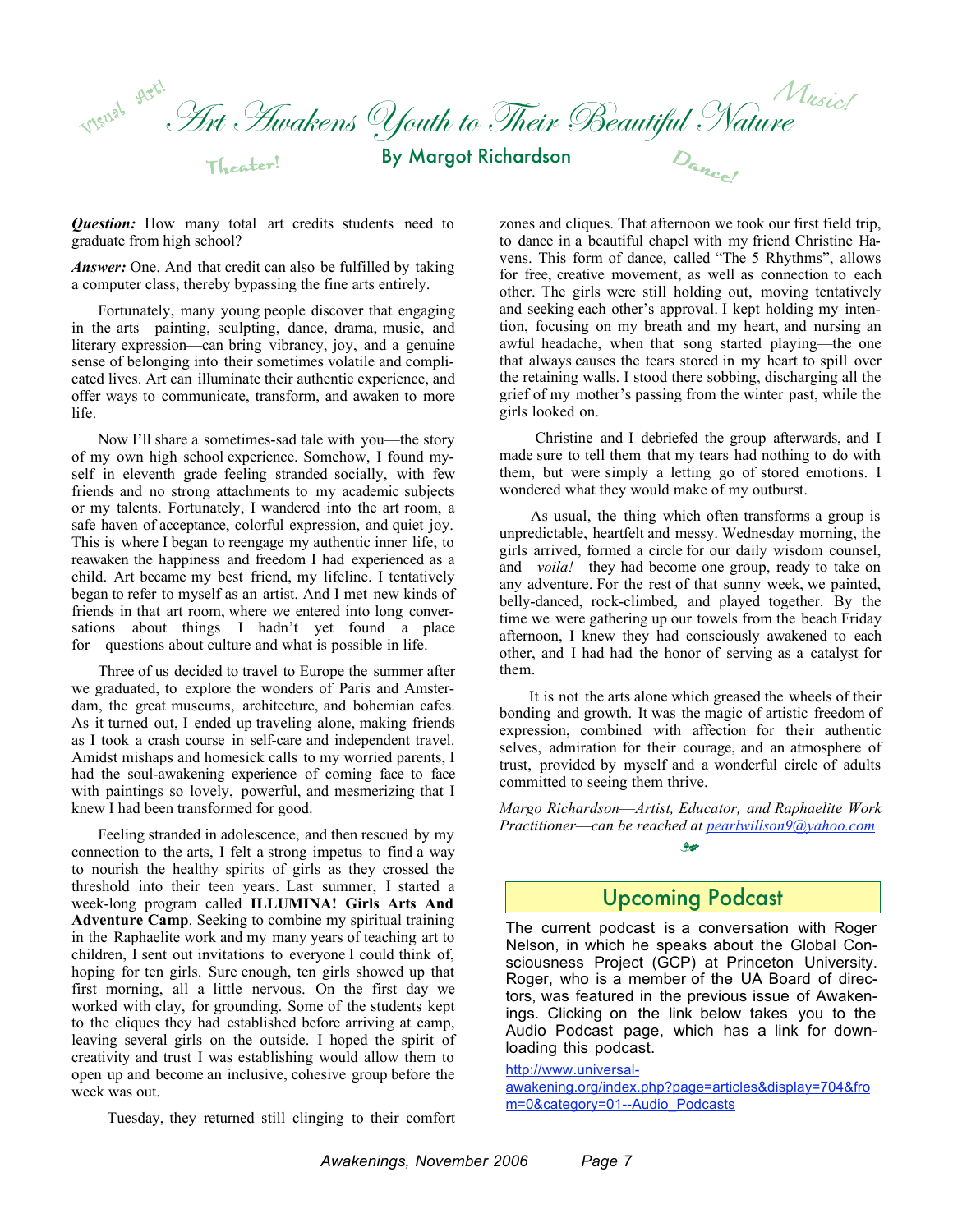# *Awakening Café Magic*

By Juanita Brown and Karen Speerstra

**At Dharma Drum Mountain Center in Taiwan,** 150 young leaders from Europe, Africa, Asia and North America, along with Buddhist monks, nuns and a rabbi, sat on cushions arranged in groups of four, during several 30 minute rounds of intense conversation focused on compassionate action for today's times. They were engaged in what tens of thousands before them on six continents have now experienced: *a World Café*.

Like other World Café dialogues, this one embraced diversity, offered hospitality in a welcoming space and afforded participants a chance to listen, deeply, to one another around questions that matter.

The World Café process was introduced last year in the book by the same name: *The World Café: Shaping our Futures Through Conversations That Matter* (Berrett Koehler) by Juanita Brown and her colleagues. (Further information can be found at: www.theworldcafe.com)

World Café conversations embrace the assumption that people already have within them the wisdom and creativity to confront even the most difficult challenges. Cafés have, in fact, been held to tackle such key issues as peace in the Middle East, education in Scandinavia, sustainable development in Latin America, indigenous land rights in New Zealand, and corporate responsibility in the United States. No training or certification is required—only a commitment to use The World Café's seven guiding principles:

### Donate to UA thru United Way

As a nonprofit organization Universal Awakening is eligible to receive designated gifts through your local United Way campaign. When you fill out your pledge card for United Way at your place of business, simply indicate that you would like your pledge designated to Universal Awakening. You will need to include the UA address:

Universal Awakening P.O. Box 17578 Asheville, North Carolina 28816 828.683.1219

In many cases, your employer will match any funds you donate to UA and other nonprofit organizations through the United Way campaign. Your local United Way will notify Universal Awakening of your donation and make arrangements to send your collected donation to the UA office.

Please inform the UA office of your donation…and t**hanks for your support of Universal Awakening!** office@universal-awakening.org

- **1. Clarify the Context:** Help people understand why they are there and what will be the focus, themes or areas of inquiry.
- **2. Create Hospitable Space:** Create a welcoming environment so people feel comfortable and safe.
- **3. Explore Questions that Matter:** Focus on questions that will invite inquiry and discovery rather than advocacy and advantage.
- **4. Encourage Everyone's Contribution:** Set up small table groups or conversation clusters of 3-5 to ensure that all voices are heard.
- **5. Connect Diverse Perspectives:** Create progressive rounds of conversation that enable members to move among tables and cross-pollinate ideas.
- **6. Listen Together for Insights and Deeper Questions:** Listen deeply to one another and notice what's emerging in the "middle of the table".
- **7. Harvest and Share Collective Discoveries:** Host a "Town Meeting" at the conclusion to share mutual learnings.

The World Café is "more than just talk". Members often access their collective wisdom in unexpected ways, and new possibilities for inspired action reveal themselves. As Ms. Brown puts it: "In a World Café at its best, magic happens."

### UA Gifting for the Holiday Season

**Support Someone Special:** This holiday season, join with others to create an oasis of awakening and support someone special throughout the year! When you are a monthly contributor to UA, you can arrange for someone special to be a full participant of UA Interweave and to also receive a personal meditation in the mail each month. The meditation card will acknowledge that the gift is from you and will be something that can be placed on the refrigerator or desk as an awakening reminder. Support Someone Special is available for an additional \$5 or more monthly or an annual donation of \$60 or more.

The Support Someone Special program can only be processed at our office. Please fill out and submit the Support Someone Special Form on the web site (link below) to our office via fax, telephone, or US mail. Checks to UA or credit cards are accepted. All credit cards will be processed by Light of the Mountains Bookstore. (Fax number: 828-683-1219; mailing address shown in column at left.)

http://www.universalawakening.org/index.php?page=shop&display=Gifting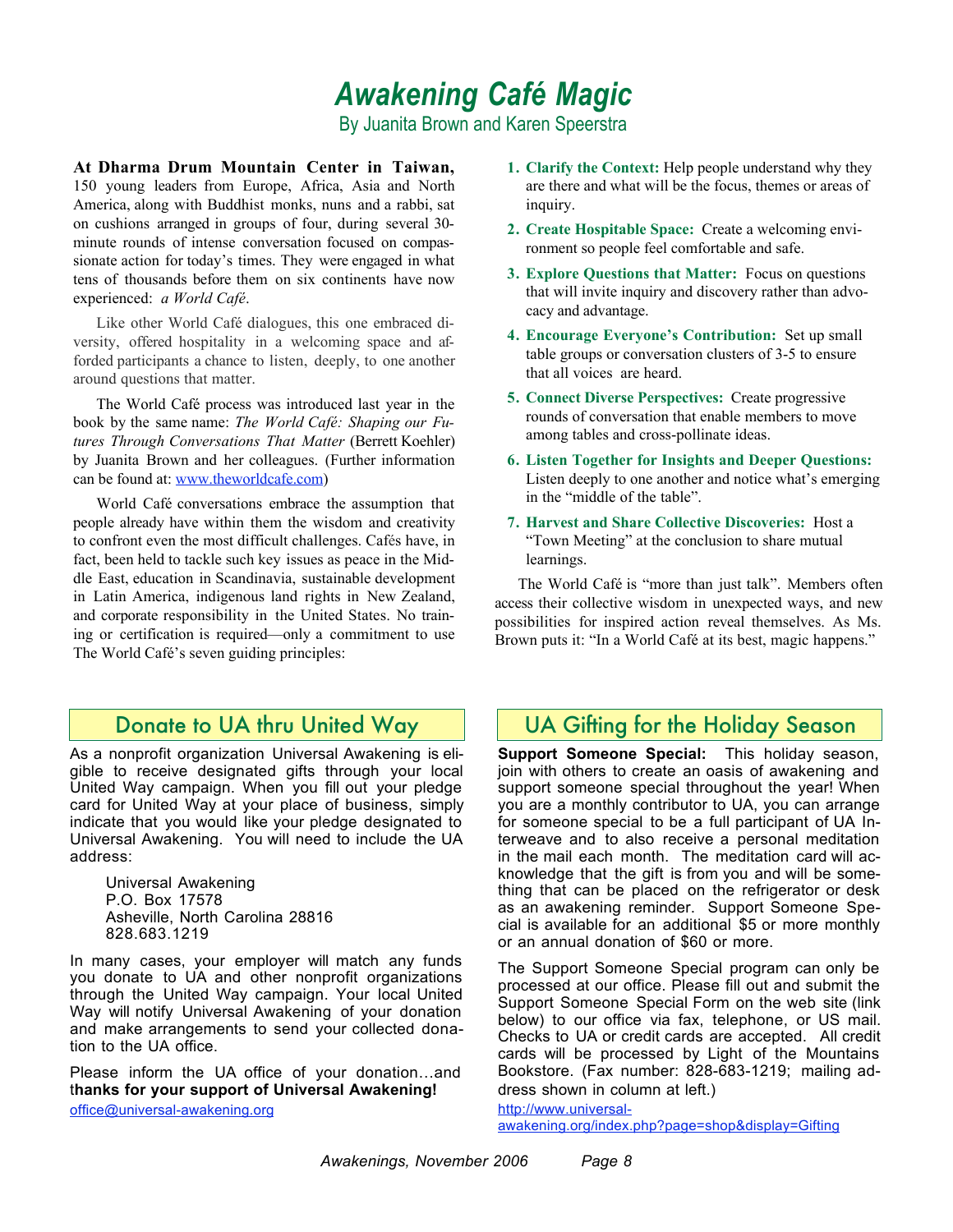# ALCHEMICAL RETREAT

### A Model for Awakening and Sustaining Spiritual Activism By Thea Levkovitz, Rev. Cheraga

*A speech delivered May 20, 2006, at the Spiritual Activism Conference, All Souls Unitarian Church,, Washington, D.C.*

n nearly all religious traditions there is a process known as I a retreat. For example, in Judaism it comes each week as<br> **I** a retreat. For example, in Judaism it comes each week as<br> **I** Shakket, In Suffame it is the Alakamical Betreat. For Shabbat. In Sufism, it is the Alchemical Retreat. For some it occurs naturally in the wild places in nature. Our human prophets have always gone to the wilderness. They have sought solitude and immersion in the sacred nature.

Whatever the form, the purpose is the same: to find renewal, to reconnect with that which sustains our deepest longing for purpose and identity, and to find new ways of being in the world. I would like to talk with you this evening about the Alchemical Retreat as a Model for Awakening and Sustaining Spiritual Activism.

There are three stages to this retreat process and I will briefly outline each. As we journey through these stages, I encourage you to recognize the ways in which we have traveled together these four days of the Spiritual Activism Conference on our own Alchemical Retreat.

Two vital components of this first stage are the preparation for the journey, whether inner or outer, and the setting of boundaries. We take off time from work, turn off our cell phones, check the maps, pack our backpacks, load the canoe, kneel, bow our heads, chant, bake the Challah, light the candles, close our eyes.

Our rich traditions provide us with guidance on the setting of boundaries for creating sacred space for our journey. The weekly practice of the Jewish Shabbat and the Christian Sabbath are examples. So are the practices of Sufi Zikr, Buddhist meditation, prayer, chanting, spiritual dances of native people. We intentionally discontinue our normal activities to make room for the presence of the Other.

We can remind ourselves that it is an act of God to set boundaries in our daily interactions with the people in our lives. In Arabic, one of the ninety-nine names, or attributes, of God is *Halim*. It means forbearance. More accurately, it means to allow others to realize the consequences of their actions. Out of love, out of divine generosity, we set boundaries around our own egos, to allow for the becoming of the sacred Other. In the Zohar, the writings of the Kaballah, we find a similar ideal in the words *Tzim Tzum—*the attribute of Divine Restraint. God so loves us that He/She restrains and withdraws that love to allow us to individuate, to become.

I find this a particularly helpful practice now while living with my nearly 16-year-old son, Jess*—*a son who no longer conforms to my language, my music, my sometimes too-sedate ideals. His wildness requires me to hold back. His impatience is the energy of an evolution that is out of my hands. How could I dare to harness his exuberant and untamed expansion into the wild of his own soul?

As a country we have at times exhibited the qualities of *Halim* and *Tzim Tzum* (although not lately) when we have

protected rivers, forests, wilderness. These are places in which we have willingly agreed to limit our own activities and let the powers of nature prevail. We do not seek to control what happens. In fact, we must toss out the idea that either God or nature is to be maintained in some sort of human idealized stasis. The supreme act of love, God, parenthood is to bind our own actions to set free the potentiality of what could become. Boundaries are necessary to liberate the unrestrained Otherness of the land, our souls, our children and the future.

So, like entering the wilderness, as we enter into the retreat we provide barriers to protect a sacred space, to limit our own engagement in the normal ways of being*—*to allow the liberation of something new, revolutionary, evolutionary.

Stage two of an Alchemical Retreat is a dangerous place. We are far outside of our comfort zone. This is where we lose our bearings. We are in the wilderness and have receded far even from the boundaries we have made. We could die. The Prophet Mohammed tells us to die before death, admonishing us to die to our limited daily lives and awaken into the sacred.

Yet we seek wilderness and retreat precisely because it is dangerous. It is for the potential of the encounter of the sacred Other that we risk all. The Other is something wild with claws that materialize from tangled bushes. The Other is a tipped kayak that soaks your last pair of dry socks and reminds you that you are far from shore. If we wanted safety we would go to a mall, not to the wilderness*—*and certainly not to a conference on spiritual activism.

There are no words for this landscape but I know you have been there. We go intentionally, not knowing what will happen, holding our breath in expectation. For what? For what could be. We will return changed. We already are.

Tonight we stand in the third stage of the Alchemical Retreat, at the close of Shabbat, the end of the conference. We have left behind who we thought we were. We are not certain of who we have become.

We grapple with reentry*—*the merging of wild soul, the newly discovered*—*into this world. It is a messy place to be. Our duffels are packed for the return, everything is damp with salty ocean mist and our hair is tangled with spruce needles. Our float plane waits. We stand poised between two worlds, neither here nor there. Yet it is this interface which interests us, for it is in the intermingling of this world and that, from which the new will arise, unexpected and unpredictable.

Here again, sacred nature can guide us and help us understand the process of reentry, if not the outcome. On land it is the place between ecotypes where forest and shoreline meet, where tree line gives way to tundra; here in the interactions among species, the in-between places of transition of one to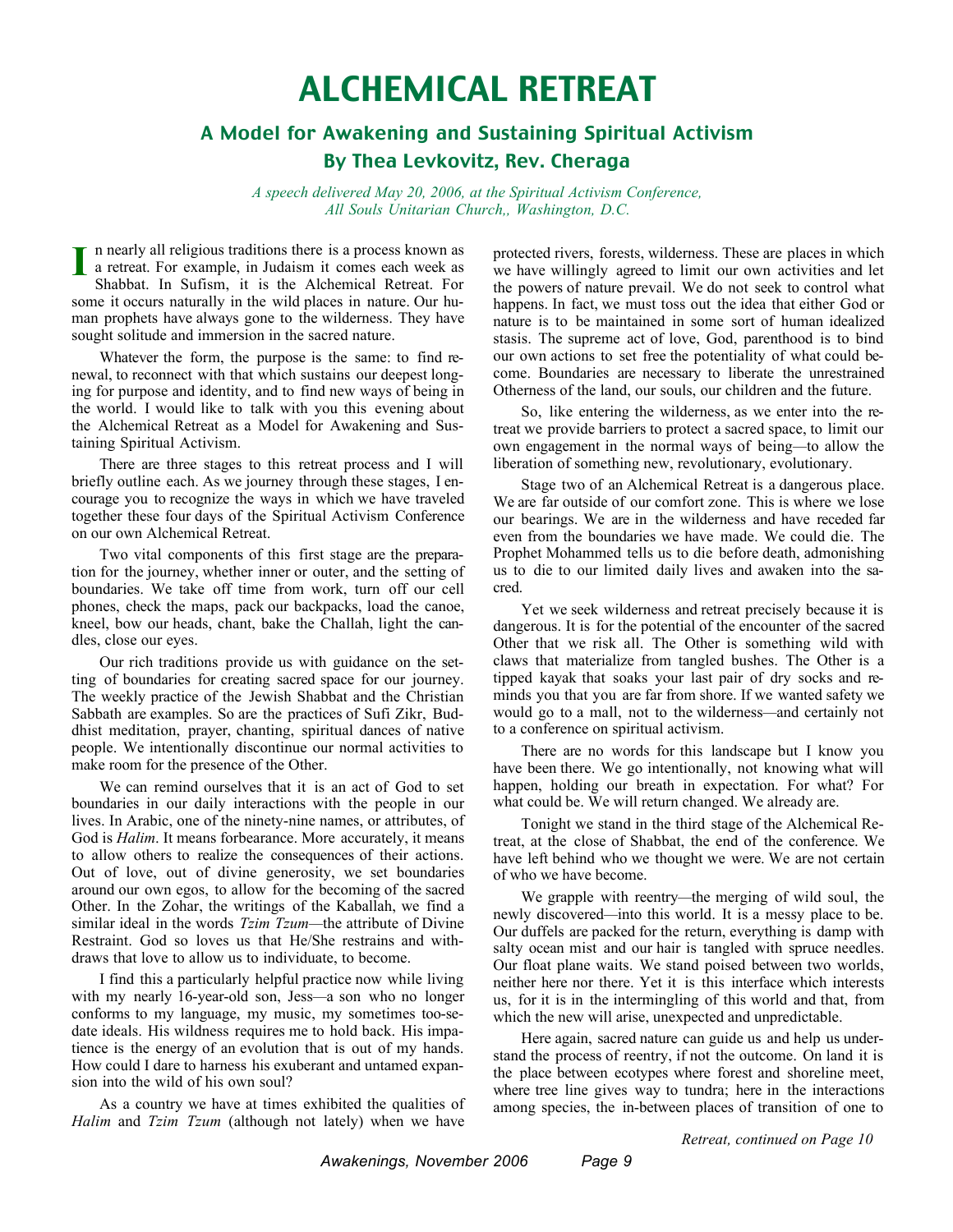#### *Retreat, continued from Page 9*

of one to the Other, is where evolution, diversity and experimentation occur. Plants and animals caught between worlds, displaced just slightly from their middle range, exposed to new pressures and influences, will diverge into unique variations. If we reflect on the intricacies of the interactions of flowers and their pollinators, we see each co-evolving into mutual relationship. The complexity and beauty of these interactions are their own universe. Suffice it to say, each influences the other so that their intimate relationships result in the explosion of colors, fragrance and sweet nectar we know as flowers and the buzzing, chirping and swooping we experience as bees, bats and hummingbirds. This is where we have arrived*—*at the interface of evolution, where the confusion of the like and unlike produce the astonishing.

I want to make one divergence from our journey here. It is to say this: Nature is not metaphor! It is a living, breathing being. Each of its inhabitants is sacred to itself. Mountains are sacred, rivers are sacred, and animals are sacred. We must stop talking about the Earth as if its "resources" are ours to distribute, either unjustly or justly, without regard to its inherent sanctity. We must return to it! Continually! Just as the Prophets have done throughout the ages. What did they know about wilderness and wild nature that we have forgotten? Let wild Earth teach us about how to walk humbly in this world. And I implore you, listen to the ancient wisdom of our indigenous family whose bodies still carry that wisdom in an intimacy lost to most of us. Their insight is a pathway to redeem our spiritual disconnection from nature.

How do we use the awakening of our spiritual journeys to act with consequence? I'm sorry to say after we have come so far in our journey, that I am not sure how it actually works. But I do know that it does. So do you or you would not be here. Occasionally, I envision a time of peace when I will understand. But I do not count on it, nor do I wait. In all our imperfection, we must act. Perhaps that is the way of Spiritual Activism*—*that there is no possible reconciliation between worlds. Instead, it is a new kind of wilderness where we bounce between the inner and outer landscapes and see what happens.

You too have been moving between worlds. You have talked, danced, chanted, prayed, lobbied, written letters to the paper, signed petitions, voted, walked door-to-door, cried, pleaded and laughed. You have been ridiculed, had your funding cut, and have been challenged daily on your idealism. You have done so with courage because often you have done it alone. The Sufi Master, Hazrat Inayat Khan, asked "Where are the 10,000 workers?" I look out tonight and I see the ranks of those workers growing. You are not alone anymore.

"Who am I to be standing here this evening?" I say, "I am you." Next year you will be here. You will be standing on the bema of your synagogues, the dais of your churches and mosques, at the microphone at your political caucuses, your garden clubs, and in your schools. You will stand on the edge of the wilderness. Do not wait to be asked. Do not wait for your ministers and rabbis, political parties and environmental organizations. Do not wait for the new leaders to arise. You are the leaders. You are the right people. Believe that everything you have done has brought you to this place, this time. The world is crying out for what you know. With each step you take, the wilderness is rushing to greet you.

*God Disguised as a myriad things and Playing a game of Tag Has kissed you and said, "You're it –- I mean you're Really IT!" Now it does not matter What you believe or feel For something wonderful, Major-league Wonderful Is someday going to Happen.* Hafiz of Shiraz – 14th Century Poet

There is another of the ninety-nine names of God. It is *Fattaah*. It means, "The Opener of the Way." We breathe "*Ya Fattaah*" and we say it out loud. *Fattaah* is the whale of the ninety-nine names. It dives to the depths and leaps into the air. It is the hope and the prayer for submersion into the unmanifest and breaching into the manifest:

#### *Ya Fattaah! Ya Fattaah! Ya Fattaah!*

It is our job as spiritual activists to enter into the wilderness, to do our spiritual practices with passion, commitment and authenticity, to placate our wariness, to risk our identities, our ideas, our concepts*—*to risk everything, to die before death for the potential of the unfoldment of the future. Then, equally death-defying, it is our job to come back, to link watery worlds with the expanse of sky, to breathe between worlds. We breathe in spirit, we breathe out action. We breathe with the whales linking the unseen with the seen in ways as yet unknown.

Let us breathe it together. Inhale Spirit*—*exhale Action. Inhale Spirit*—*exhale Action. Inhale Spirit*—*exhale Action.

Good night, and remember, "God has Kissed you you're It!"

*Halima Thea Levkovitz is an ordained Interfaith Minister with the Sufi Order International, and has worked as an environmental policy analyst, outreach director and served on the board of directors for national environmental organizations in the Pacific Northwest and Alaska. She is the cofounder of Environmental Leaders Retreats with Inside Passages, and currently she serves as a consultant for the environmental working group for the Network of Spiritual Progressives.*

### **م ب**

### Volunteer Needs

Universal Awakening needs volunteers to help with **web site links.** We are organizing a committee to review organizations who are resonant with the mission of UA and contact them about reciprocal web site links. **You need no prior experience with the technology of web site linkage,** because it is available in an easy-to-use format on the web site. We would like to hear from people willing to contact a small number of organizations (5-15) about reciprocal linkage, then follow up with the organization until the linkage is accomplished.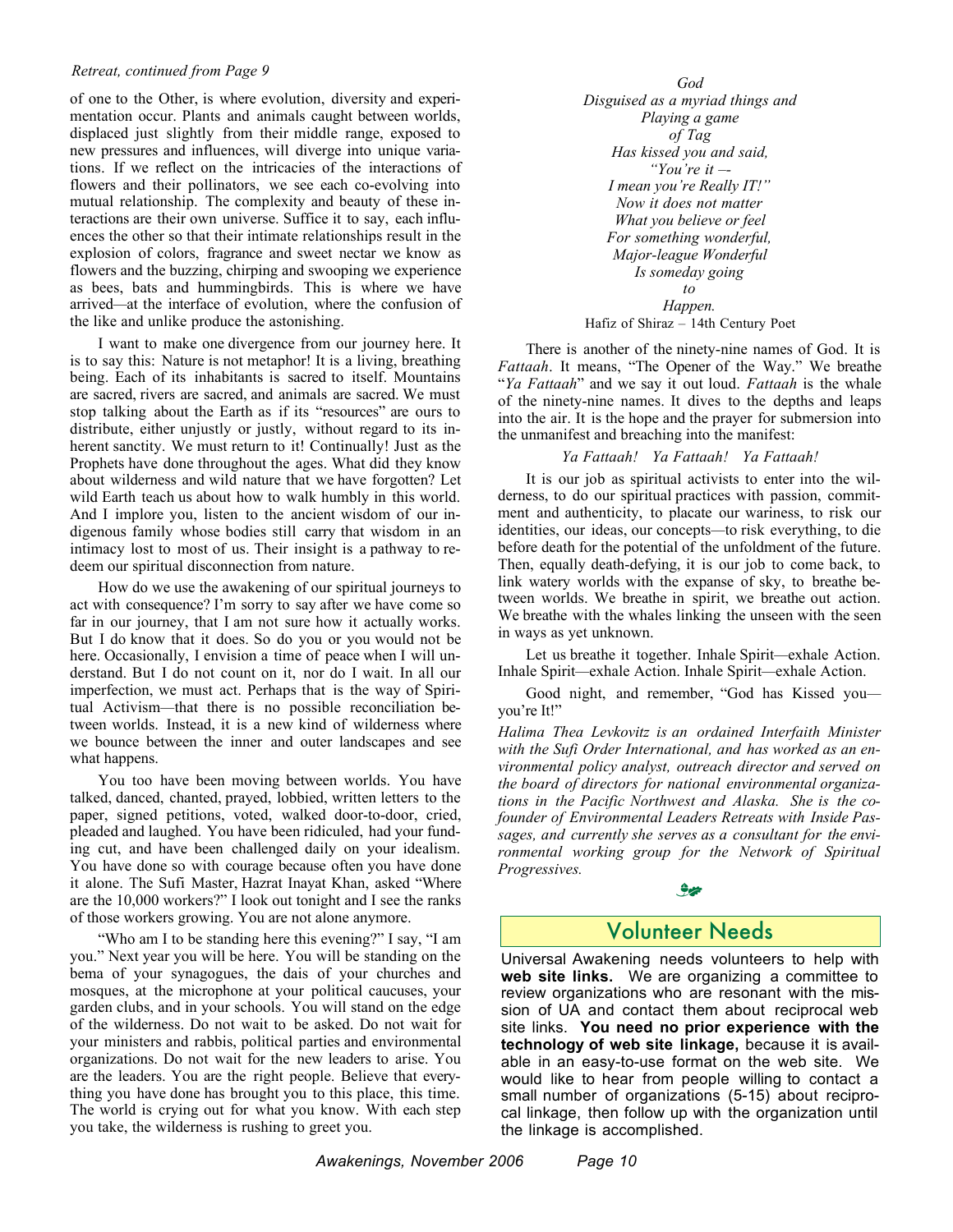# UA Welcomes Three New Members To Its Board of Advisors

*Universal Awakening is pleased to welcome Allan Combs, Elmer Green and Netanel Miles-Yepez to its Board of Advisors. The Board is comprised of individuals who have made distinctive contributions in their respec*tive fields which relate in a meaningful way to the goals of Universal Awakening. For more complete infor*mation on these individuals and for all the members of the Board of Advisors, go to:*

*http://www.universal-awakening.org/index.php?page=bio&category=02--Board\_of\_Advisors*



#### **Allan Combs, Ph.D.**

Allan Combs is a Professor of Transformative Studies at the California Institute of Integral Studies. His background is in consciousness studies, neuropsychology, and systems science. He currently holds appointments at the Saybrook Graduate School and the Assisi Conferences, and is Professor Emeritus at the University of North Carolina-Asheville. In addition, he is past Director of the Integral Studies program leading to an MA in Conscious Evolution at the Graduate Institute of Connecticut.

Allan is author of over fifty articles, chapters, and books on consciousness and the brain. Professor Combs collaborated with Ken Wilber, to create the "Wilber-Combs Matrix", described by Combs as a "periodic table of consciousness".



#### **Elmer Green, Ph.D.**

Along with wife and colleague, Alyce Green (deceased), Dr. Green has authored many scientific papers and wrote the book, *Beyond Biofeedback*. He is a member of several professional societies and advisory boards. For 20 years, he and Alyce lectured and conducted workshops on the Theory and Practice of Biofeedback Training for Psychophysiologic Self-Regulation, in the United States, Canada, Great Britain, Holland, Australia, the Philippines, India, and the Soviet Union.

Dr. Green's past research, combining the disciplines of Autogenic Training and Biofeedback Training, includes physiological studies of yogis in India in 1974. Dr. Green's most current research includes a study of psychophysics and psychophysiology during a form of Tibetan meditation. In this work, Dr. Green and his colleagues discovered anomalous electricfield effects in and around the bodies of well-known healers.



#### **Netanel Miles-Yepez**

Netanel Miles-Yepez was born in Battle Creek, Michigan in 1972, and is descended from a Sefardi family of crypto-Jews (*anusim*, "forced" converts) tracing their ancestry from Mexico all the way back to medieval Portugal and Spain. He studied History of Religions at Michigan State University and Contemplative Religion at Naropa University, specializing in non-dual philosophies and comparative religion.

Unsatisfied with academics alone, Netanel moved to Boulder, Colorado to become reacquainted with his family's lost tradition of Judaism, and to study Hasidism and Sufism under Rabbi Zalman Schachter-Shalomi's personal guidance. Today, he is the cofounder of the Desert Fellowship of the Message with Reb Zalman. He serves as an ordained *murshid* (guide) of the Maimuniyya *tariqat*, fusing the Sufi and Hasidic principles of spirituality espoused by Rabbi Avraham Maimuni in 13th century Egypt with the teachings of the Ba'al Shem Tov and Hazrat Inayat Khan.

Netanel is currently the Executive Director of the Reb Zalman Legacy Project, an advisor to the Spiritual Paths Foundation and the Spiritual Paths Institute. He is the author and editor of three books: *The Way of Contemplation and Meditation* (Spiritual Paths Publishing, 2002), *Wrapped in a Holy Flame: Teachings and Tales of the Hasidic Masters* (Jossey-Bass, 2003), and *The Common Heart: An Experience of Inter religious Dialogue* (Lantern Books, 2006). Photo:Don Murray, 2004

Netanel Miles-Yepez lives with his wife, Jennifer, in Boulder, Colorado. See his article on pp. 1-2 of this issue.